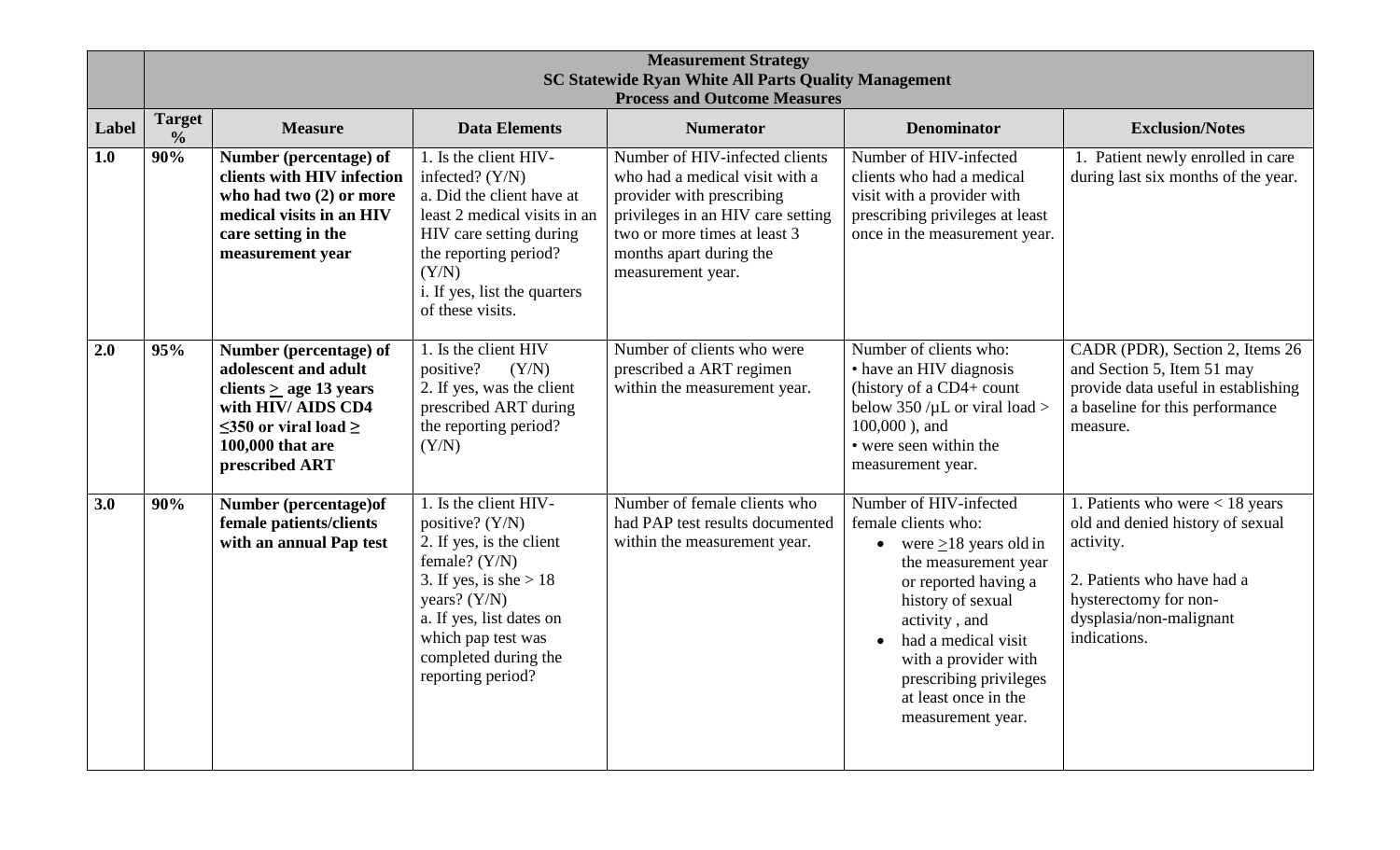| Label | $\frac{0}{0}$ | <b>Measure</b>                                                                                                                                            | <b>Data Elements</b>                                                                                                                                                                                                                                             | <b>Numerator</b>                                                                                                                   | <b>Denominator</b>                                                                                                                                                                                                                                                      | <b>Exclusions</b>                                                                                                                                                                       |
|-------|---------------|-----------------------------------------------------------------------------------------------------------------------------------------------------------|------------------------------------------------------------------------------------------------------------------------------------------------------------------------------------------------------------------------------------------------------------------|------------------------------------------------------------------------------------------------------------------------------------|-------------------------------------------------------------------------------------------------------------------------------------------------------------------------------------------------------------------------------------------------------------------------|-----------------------------------------------------------------------------------------------------------------------------------------------------------------------------------------|
| 4.0   | 75%           | <b>Number (Percentage) of</b><br>clients with HIV infection<br>who received an oral<br>exam by a dentist at least<br>once during the<br>measurement year. | Is the client HIV-positive?<br>(Y/N)<br>2. If yes, did the client<br>receive an oral health<br>exam during the reporting<br>$period?$ (Y/N)<br>a. If yes, list the dates the<br>oral health exam(s) was<br>provided.                                             | Number of clients who had an<br>oral exam by a dentist at least<br>once during the measurement<br>year.                            | Number of clients with HIV<br>infection who had a medical<br>visit with a provider with<br>prescribing privileges at least<br>once in the measurement year.                                                                                                             | None                                                                                                                                                                                    |
| 5.0   | 90%           | <b>Number (Percentage) of</b><br>adult clients with HIV<br>infection who had a test<br>for syphilis performed<br>within the measurement<br>year.          | 1. Is the client HIV-<br>positive? $(Y/N)$<br>2. If yes, is the client $> 18$<br>years? $(Y/N)$<br>a. If yes, was client tested<br>for syphilis during<br>reporting period?                                                                                      | Number of HIV-infected clients<br>who had a serologic test for<br>syphilis performed at least once<br>during the measurement year. | Number of HIV-infected<br>clients who:<br>• were $>18$ years old in<br>measurement year or had a<br>history of sexual activity $< 18$<br>years, and<br>• had a medical visit with a<br>provider with prescribing<br>privileges at least once in the<br>measurement year | Patient who were $< 18$ years<br>old and denied a history of sexual<br>activity.                                                                                                        |
| 6.0   | 100%          | <b>Number (Percentage) of</b><br>pregnant women<br>prescribed antiretroviral<br>therapy                                                                   | 1. Is the client HIV-<br>positive? $(Y/N)$<br>2. If yes, is the client<br>female? $(Y/N)$<br>3. If yes, was she pregnant<br>during the reporting<br>period? (Y/N)<br>a. If yes, was she on<br>antiretroviral therapy<br>during this reporting<br>$period?$ (Y/N) | Number of pregnant clients who<br>were prescribed antiretroviral<br>therapy during the $2^{nd}$ and $3^{rd}$<br>trimester.         | Number of HIV-infected<br>pregnant women who had a<br>medical visit with a provider<br>with prescribing privileges at<br>least once in the measurement<br>year.                                                                                                         | Patients whose pregnancy is<br>terminated.<br>2. Pregnant patients who are in<br>the $1st$ trimester and newly<br>enrolled in care during last three<br>months of the measurement year. |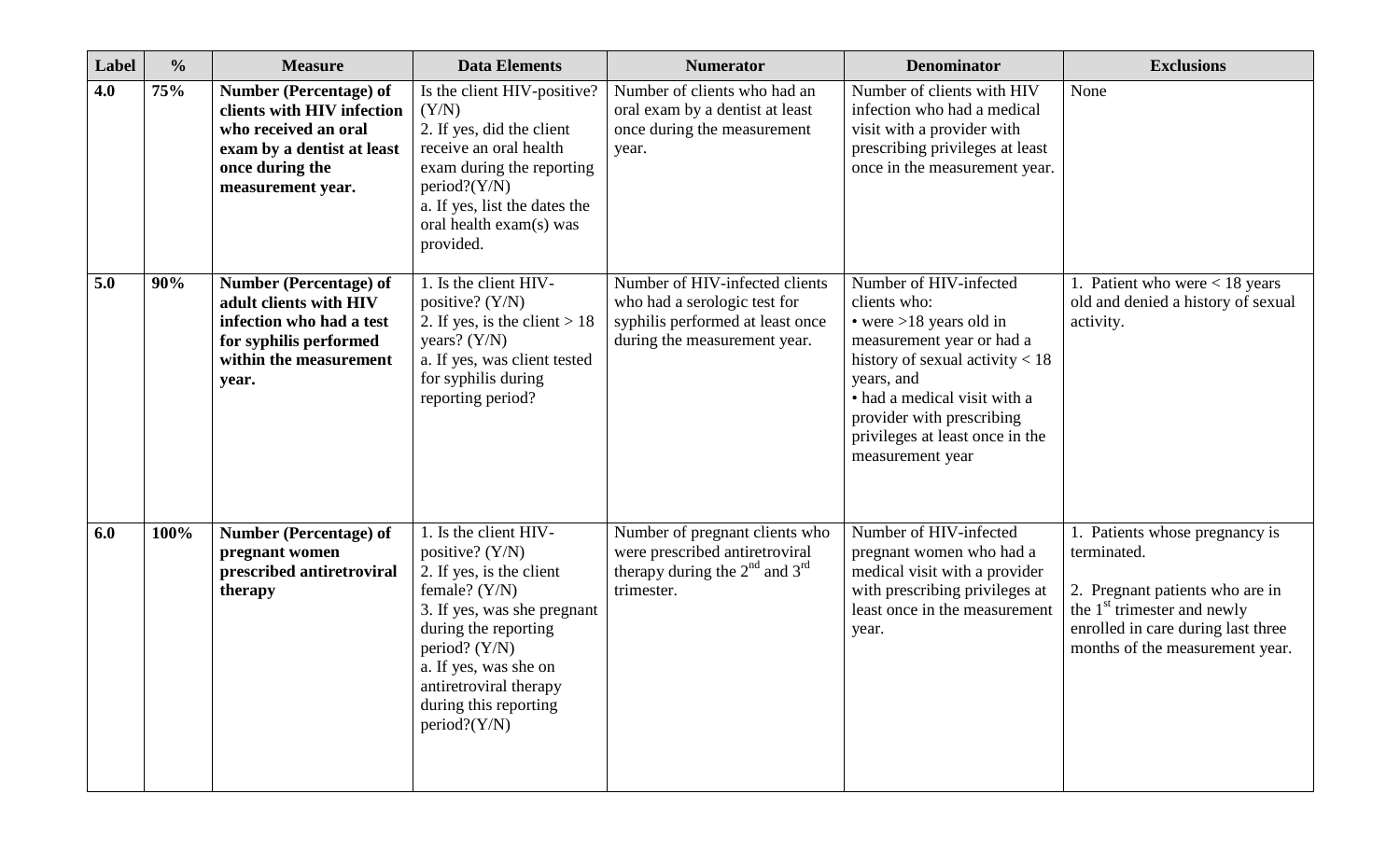| Label | $\frac{0}{0}$ | <b>Measure</b>                                                                                                                                 | <b>Data Elements</b>                                                                                                                                                                                                                                                                  | <b>Numerator</b>                                                                                                                              | <b>Denominator</b>                                                                                                                                                                                           | <b>Exclusions</b>                                                                                                                                                                             |
|-------|---------------|------------------------------------------------------------------------------------------------------------------------------------------------|---------------------------------------------------------------------------------------------------------------------------------------------------------------------------------------------------------------------------------------------------------------------------------------|-----------------------------------------------------------------------------------------------------------------------------------------------|--------------------------------------------------------------------------------------------------------------------------------------------------------------------------------------------------------------|-----------------------------------------------------------------------------------------------------------------------------------------------------------------------------------------------|
| 7.0   | 90%           | Number (percentage) of<br>patients with a CD4 test<br>every six months.                                                                        | 1. Is the client HIV-<br>positive? $(Y/N)$<br>2. If yes, did the client<br>have a CD4 count test<br>conducted during the<br>reporting period?<br>(Y/N)<br>a. If yes, list the dates of<br>these tests.                                                                                | Number of HIV-infected clients<br>who had 2 or more CD4 T-cell<br>counts performed at least 3<br>months apart during the<br>measurement year. | Number of HIV-infected<br>clients who had a medical<br>visit with a provider with<br>prescribing privileges at least<br>once in the measurement year.                                                        | 1. Patients newly enrolled in care<br>during last six months of the year.                                                                                                                     |
| 7.0a  | 90%           | Number (percentage) of<br>patients with a viral load<br>test every six months.                                                                 | 1. Is the client HIV-<br>positive? $(Y/N)$<br>2. If yes, did the client<br>have a viral load test<br>conducted during the<br>reporting period?<br>(Y/N)<br>a. If yes, list the dates of<br>these tests.                                                                               | Number of HIV-infected clients<br>who had 2 or more VL tests<br>performed at least 3 months<br>apart during the measurement<br>year.          | Number of HIV-infected<br>clients who had a medical<br>visit with a provider with<br>prescribing privileges at least<br>once in the measurement year.                                                        | 1. Patients newly enrolled in care<br>during last six months of the year.                                                                                                                     |
| 8.0   | 95%           | <b>Number (Percentage) of</b><br>patients with $CD4 \leq 200$<br>who are receiving<br>Pneumocystis jirovecii<br>pneumonia (PCP)<br>Prophylaxis | 1. Is the client HIV-<br>positive? (Y/N)<br>2. If yes, was the CD4<br>count $\leq$ 200/ $\mu$ L? (Y/N)<br>3. If yes, list the dates and<br>results of CD4 test counts<br>performed during the<br>reporting period.<br>4. List the date on which<br>PCP prophylaxis was<br>prescribed. | Number of HIV-infected clients<br>with CD4 T-cell counts below<br>200 who were prescribed PCP<br>prophylaxis.                                 | Number of HIV-infected<br>clients who:<br>• had a medical visit<br>with a provider with<br>prescribing privileges<br>at least once in the<br>measurement year.<br>Had a CD4 count<br>$\bullet$<br>below 200. | 1. Patients with CD4 T-cell counts<br>below 200 and repeated within 3<br>months rose above 200.<br>2. Patients newly enrolled in care<br>during last three months of the<br>measurement year. |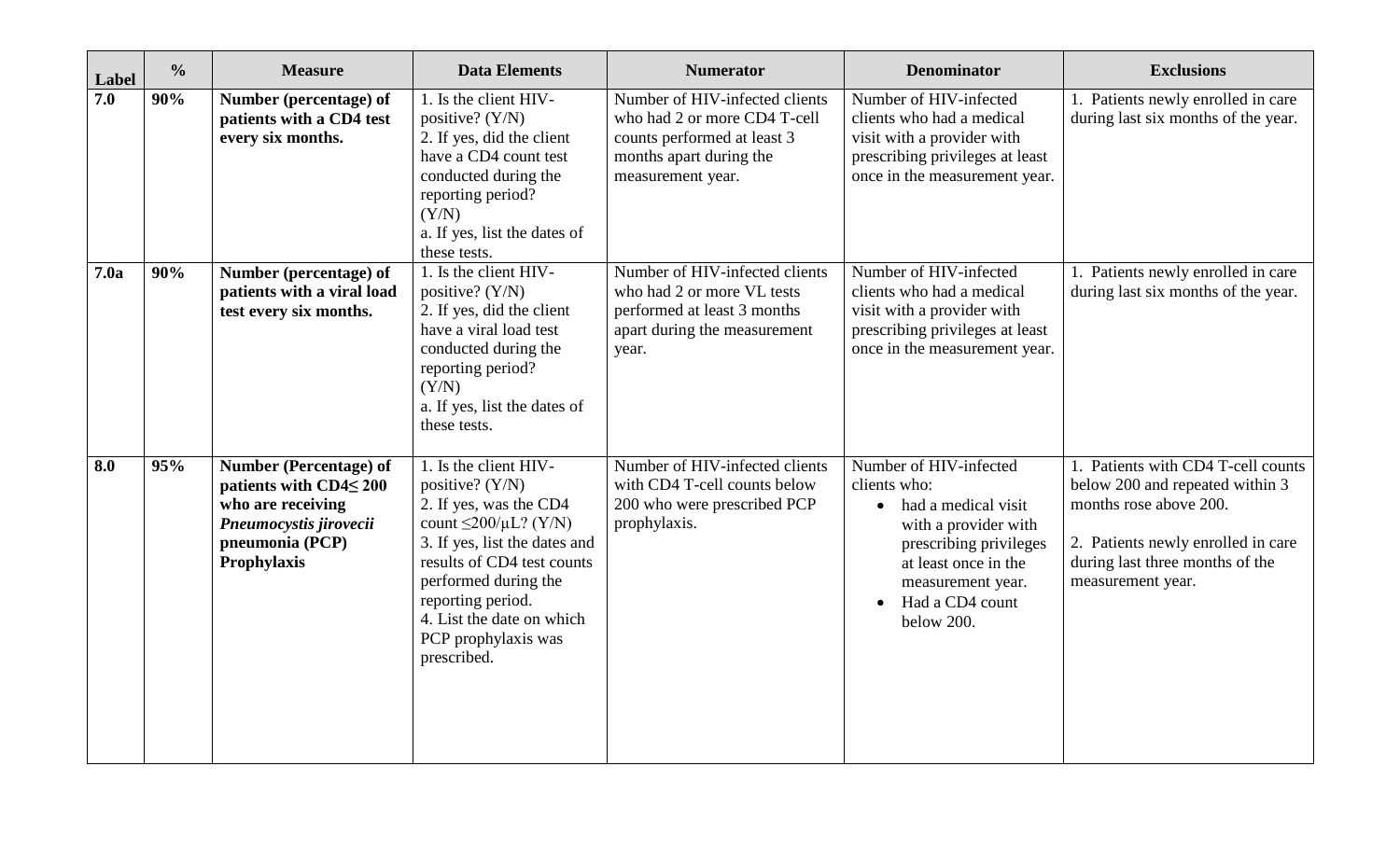| Label       | $\frac{0}{0}$ | <b>Measure</b>                                                                                                                                                                                                                    | <b>Data Elements</b>                                                                                                                                                                                                                                                                                                                                                                | <b>Numerator</b>                                                                                                                                                                            | <b>Denominator</b>                                                                                                                                                                                                                                                                                      | <b>Exclusions</b>                         |
|-------------|---------------|-----------------------------------------------------------------------------------------------------------------------------------------------------------------------------------------------------------------------------------|-------------------------------------------------------------------------------------------------------------------------------------------------------------------------------------------------------------------------------------------------------------------------------------------------------------------------------------------------------------------------------------|---------------------------------------------------------------------------------------------------------------------------------------------------------------------------------------------|---------------------------------------------------------------------------------------------------------------------------------------------------------------------------------------------------------------------------------------------------------------------------------------------------------|-------------------------------------------|
| 9.0         | 95%           | Number (Percentage) of<br>patients with $CD4 \leq 50$<br>(or age adjusted for risk<br>as clinically indicated for<br>children) who were<br>prescribed MAC<br>Prophylaxis (rifabutin,<br>clarithromycin,<br>azithromycin or other) | 1. Is the client HIV-<br>positive? $(Y/N)$<br>2. If yes, was the CD4<br>count $\leq 50$ cells/mm3<br>(Y/N)<br>3. If yes, list the dates and<br>results of CD4 test counts<br>performed during the<br>reporting<br>period.<br>4. List the date on which<br>MAC prophylaxis was<br>prescribed.                                                                                        | Number of HIV-infected clients<br>with CD4 count $<$ 50 cells/mm3<br>who were prescribed<br>MAC prophylaxiss.                                                                               | Number of HIV-infected<br>clients who had:<br>CD4 count $< 50$<br>cells/mm3; and<br>medical visit with a<br>provider with<br>prescribing privileges3<br>at least once in the<br>measurement year                                                                                                        | 1. Patients who have disseminated<br>MAC. |
| <b>10.0</b> | 50%           | <b>Number (Percentage) of</b><br>clients with HIV infection<br>who received testing with<br>results documented for<br>latent tuberculosis<br>infection (LTBI) since<br><b>HIV</b> diagnosis.                                      | 1. Is the client HIV-<br>infected? $(Y/N)$<br>a. If yes, has the client<br>ever had previous<br>documented culture-<br>positive TB disease or<br>previous documented<br>positive TST or IGRA?<br>(Y/N)<br>i. If no, has the client ever<br>been tested for LTBI with<br>a TST or IGRA since<br>his/her HIV diagnosis?<br>(Y/N)<br>1. If yes, are the results<br>documented? $(Y/N)$ | Number of clients who received<br>documented testing for LTBI<br>with any approved test<br>(tuberculin skin test [TST] or<br>interferon gamma release assay<br>[IGRA]) since HIV diagnosis. | Number of HIV-infected<br>clients who:<br>• do not have a history of<br>previous documented culture-<br>positive TB disease or<br>previous documented positive<br>TST or IGRA; and<br>• had a medical visit with a<br>provider with prescribing<br>privileges at least once in the<br>measurement year. | None                                      |